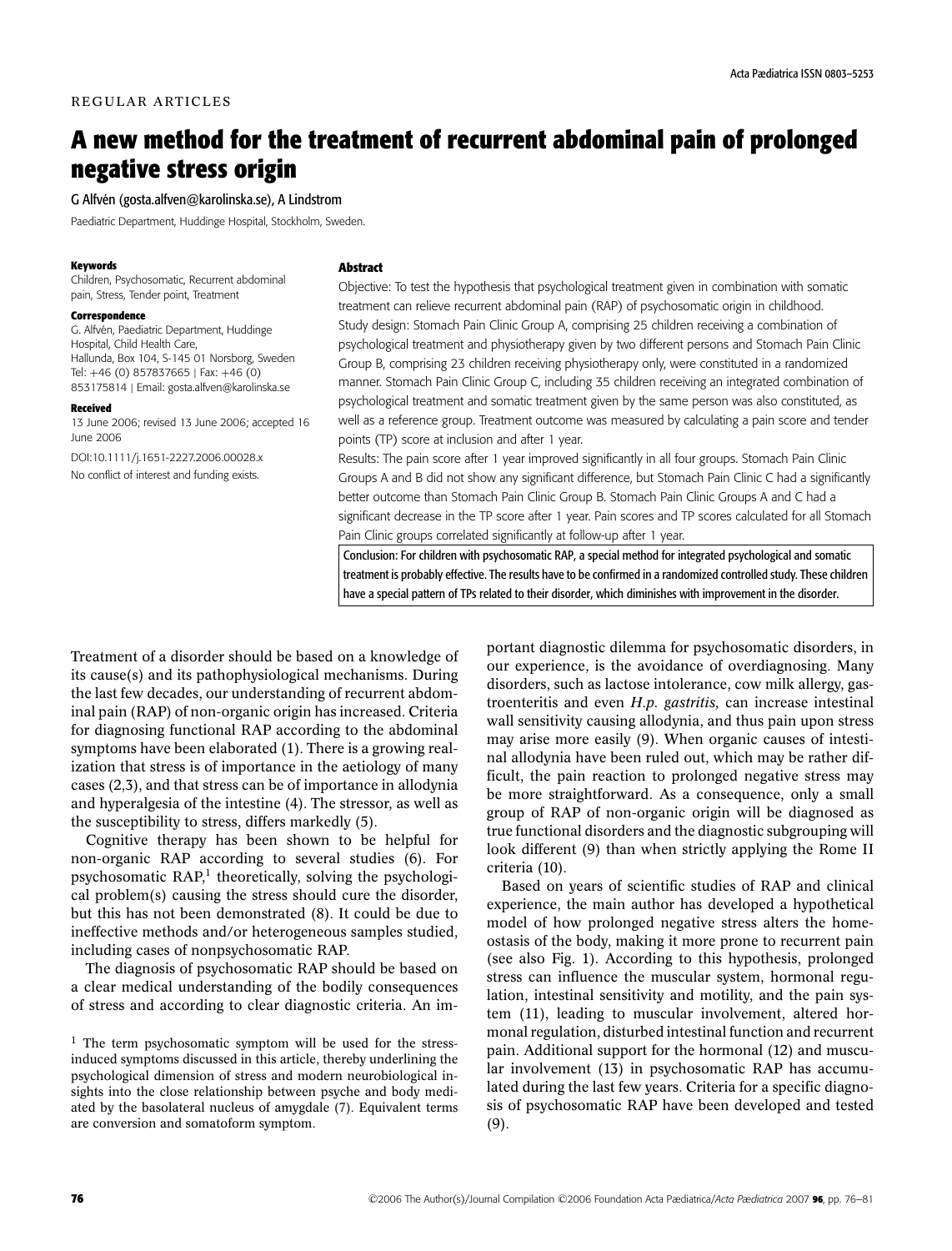

Figure 1 A 10-year-old boy expresses his own stress experience in a drawing in a rather typical picture for children under stress.

The muscular involvement in prolonged negative stress leads to the development of *tender points* (TPs). They are located in the proximal part of a muscle near the insertion of the tendon (14). They are a sign of allodynia probably caused by central, and possibly also peripheral, sensitisation. Children do not normally have TPs. A typical pattern of TPs is found in children with psychosomatic RAP (11).

A treatment method for psychosomatic RAP should effectively implement our knowledge of stress and its consequences for the brain and body by resolving psychosocial problems, focusing on coping and improving body regulation of stress.

This article presents the results of a research project in two steps to find an efficient treatment model including both psychological and bodily care.

The basic assumptions are:

- There is a disorder of RAP mainly caused by prolonged negative stress, called here psychosomatic RAP, which can be diagnosed according to defined criteria.
- The prolonged negative stress reaction affects the muscular and hormonal systems, disturbs intestinal function and can lead to recurrent pain.

Hypothesis: Treatment of the psychological causes and the bodily consequences thereof can relieve the recurrent psychosomatic pain.

#### **METHODS**

Ethical approval by Huddinge Hospital (96/34; 163/00).

#### Design

This is a randomized controlled study of the outcome of combined psychological treatment and physiotherapy compared to physiotherapy only and a controlled study of the outcome of integrated psychological and bodily treatment compared to the two above-mentioned groups. A reference group receiving no special treatment was also constituted. The change in pain score and TPs has been used as a means for measuring treatment outcome.

#### The children studied

The Stomach Pain Clinic is a special ward for diagnosing and treating children with RAP of both organic and non-organic origin. A modified version of the Children's Comprehensive Pain Questionnaire (CCPQ) (15) was filled in for each child. Children meeting Apley's criteria for RAP<sup>2</sup> (16) (for details, see online Appendix S1), and the criteria for a psychosomatic diagnosis (9; Appendix S1), recruited consecutively, were included in the study. The children were primarily, secondarily and tertiarily referred from the southwestern suburban area of Stockholm. In the year 2000, this catchment area had an employment rate of 70.2% and social welfare payments were received by 7.8%.

The children recruited during 1996–1999 were randomized either to psychological treatment in combination with physiotherapy, Stomach Pain Clinic Group A ( $n = 25$ ), or to physiotherapy only. Stomach Pain Clinic Group B  $(n =$ 23) (for details, see Table S1). These children belong to a group of 100 children with RAP described in detail in an earlier study (9). The psychological treatment was in traditional form focusing on understanding and problem solving. The physiotherapy focused on breathing, balance, relaxation and increased understanding of the pain and pain coping. The children underwent at least two treatment sessions, and usually more, according to the expressed needs.

After the first study was finished, without significant results, a third group was constituted, Stomach Pain Clinic Group C ( $n = 35$ ) (for details, see Table S1). The children underwent a special form of treatment consisting of integrated psychological and bodily treatment called *psychosomatreatment* (see Appendix S2) given by a therapist not involved in the earlier study. The children received the treatment according to the wishes of the children and their parents in at least two treatment sessions, and usually more.

In Stomach Pain Clinic Group C, a relatively large group of children with a high pain score at inclusion remained high at follow-up. In order to better understand whether these children belonged to any special subgroup or not, the therapist was asked to divide the children into three subgroups, without prior knowledge of the pain scores, and after the last treatment, according to the child's psychological difficulties: one group of children with solvable problems, Group C 1, one with solvable but recurrent problems, Group C 2, and Group C 3 with long- standing, difficult-to-solve problems (for details, see Table S1). A child in Group C 1 could be one

 $2$  Group A, B and C also fulfilled the Walker and von Baeyer criteria for RAP (17) which is a more precise version of Apley's criteria.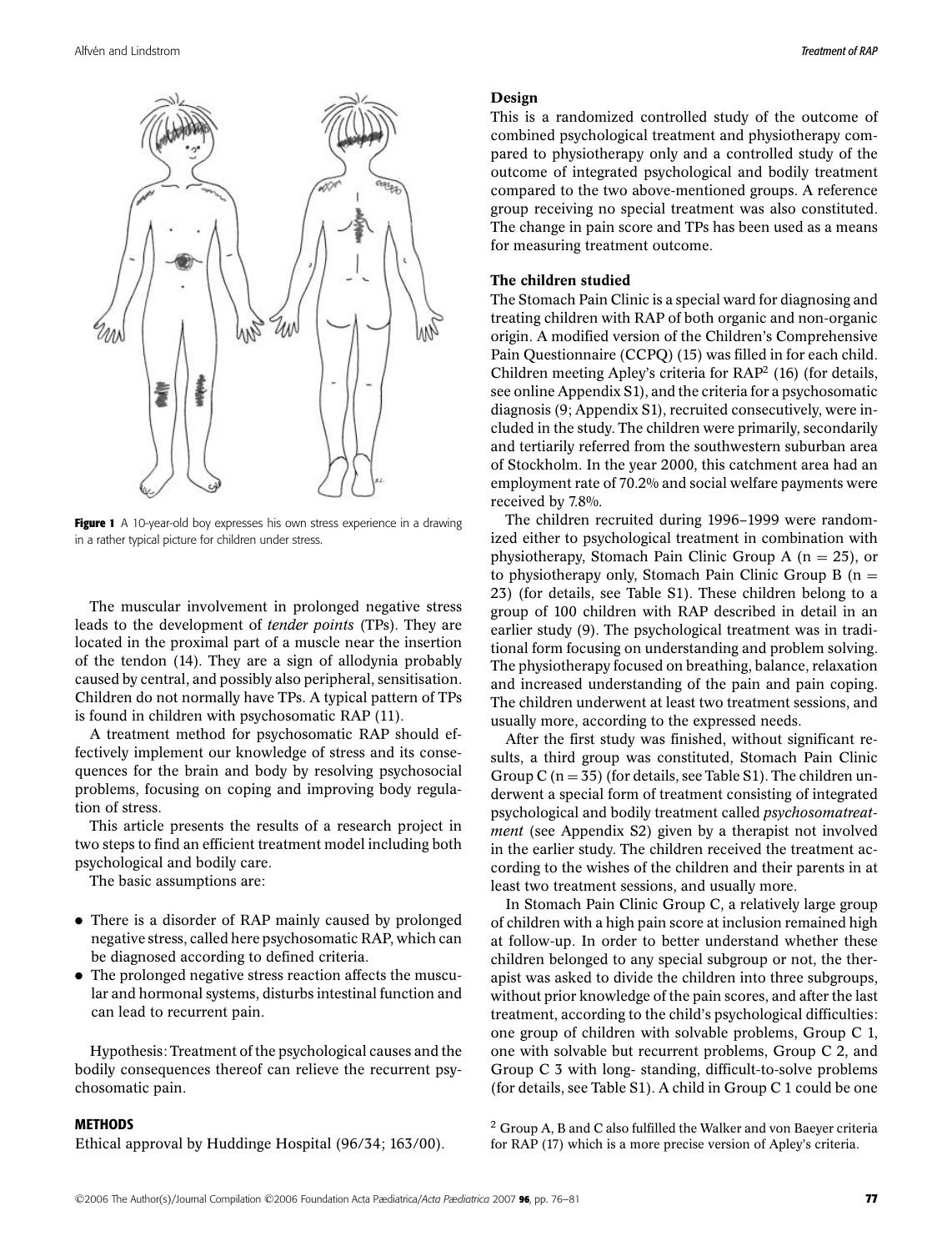suffering from strong anxiety when starting school, which it managed to control with some help from parents and the therapist. A child in Group C 2 could be a child with marked anxiety related to the parents' divorce, which was manageable with the aid of the therapist, but which returned when the parents had conflicts. A child in Group C 3 could be one with dyslexia, school difficulties and/or a dysfunctional divorced mother. Such a retrospective division was not possible for Stomach Pain Clinic Group A and B.

The reference group came from a pediatric outpatient clinic in South Botkyrka, part of the southwestern suburban area of Stockholm, during 1997–1999 and were followed up after 1 year. No child from this area was referred to the Stomach Pain Clinic during these years. The group consisted of the 18 children with a psychosomatic diagnosis out of 39 consecutive children consulting for RAP and meeting Apley's criteria. (for details, see Table S1). A protocol comprising of pain, related symptoms and a medical history was completed and a pain score was calculated at the first appointment and after 1 year. The psychosomatic diagnosis was established by the first author from the case-note data in journal for the children showing a relationship between negative stress and RAP, organic disorder excluded, but not strictly according to the criteria presented above. The other 21 of these 39 children had an organic or unclear diagnosis. No TPs were rated. The South Botkyrka area had an employment rate of 78% and social welfare payments were received by 4%. The psychosomatic RAP children in this group received support and advice, but no special treatment for their psychosomatic problems. No child was judged to have problems demanding a psychiatric consultation.

## Measurements

Pain intensity was measured on a visual analog scale (VAS), which has been validated and tested for reliability with good results for children over 6 years of age (15). Children older than 6 can also express how often and for how long a particular pain endures. Pain scores were calculated at the first consultation and after 1 year, based on ordinal data concerning frequency, intensity and duration (see Table S2). Three children in group C aged 6, 6 and 10 years could only indicate if the pain intensity was mild, moderate, or severe and, from this score, the pain was classified as 1, 2 and 3, respectively. These children also found it difficult to state the duration and frequency of attacks. The parents then assisted the child in arriving at a figure. The three scores of intensity, frequency and duration of attack were summarized and resulted in an individual pain score between 3 and 9 and, if pain free, the score was 0. No specific validation or test for reliability has been performed for the pain score calculation per se.

The children were palpated for TPs with a pressure of about 100 kPa, tested with an algometer (Somedic) (18) at eight different points according to a given pattern including, bilaterally the medial part of the trapeziod muscles of the shoulders, m. temporalis, m. subclavis, and the lateral insertion of m. pectoralis major, as children with psychosomatic RAP often have such a pattern (19). TPs were rated (0–8) and the difference between the score at inclusion and after 1 year was used as a measure of improvement. Not all children were examined for TPs at the first examination because some did not want to be examined for this or because of a lack of time. Quite a few were not examined for TPs at followup, mostly because some of the follow-up were performed as a telephone interview. Good routines for collecting pain scores and TPs had been developed, which diminishes the risk of information bias.

## **Statistics**

The Statistica 6 program was used. Uni- and bivariate analysis including the Mann–Whitney U test, Wilcoxon's paired test, linear logistic regression and Spearman's correlations test were employed when appropriate as the data were skewed. A P value of less than 0.05 was considered significant.

### **RESULTS**

## Stomach pain clinic

The pain score improved under the year and differed significantly at follow-up (score 1 year) from the one found at inclusion for all three Stomach Pain Clinic Groups. See Table 3. A statistically significantly better difference in the treatment outcome was found for Stomach Pain Clinic Group C compared to Group B, but no difference in outcome was found between Stomach Pain Clinic Group A and Stomach Pain Clinic Group B (see Table S4).

There was no statistical difference between younger children (6–9 years) and older children (10–18 years) concerning pain score at inclusion, after 1 year and pain score difference for Stomach Pain Clinic Group A, B and C studied one by one and as a whole group. The children in Stomach Pain Clinic Group C received a mean (range) of 10.0 (2– 37) treatment sessions, but the number of sessions did not relate to outcome. In none of the groups, including the reference group, had gender any significant influence on the outcome.

The children who found it difficult to solve problems, subgroup C 3, had a mean inclusion pain score of 8.3 and the same score at follow-up. Subgroups C 1 and 2, respectively, improved significantly (see Table S3), and significantly better than subgroup C 3 ( $P < 0.001$ ). The TP score diminished significantly in Stomach Pain Clinic Group A and C, but not in Stomach Pain Clinic Group B (see Table S3). The correlation between the pain score and the TP for the children in group A, B and C as a whole at the time of inclusion was not significant ( $R = 0.02$ ). At the 1-year follow-up, there was a positive correlation for all groups together  $R = 0.47$ ,  $P <$ 0.05.

In the reference group, seven out of 18 children (39%) were pain free at a check-up after 1 year and the pain score improved significantly. Stomach Pain Clinic Group C improved significantly better than the reference group, but not the Stomach Pain Clinic A and B Group (see Table S4).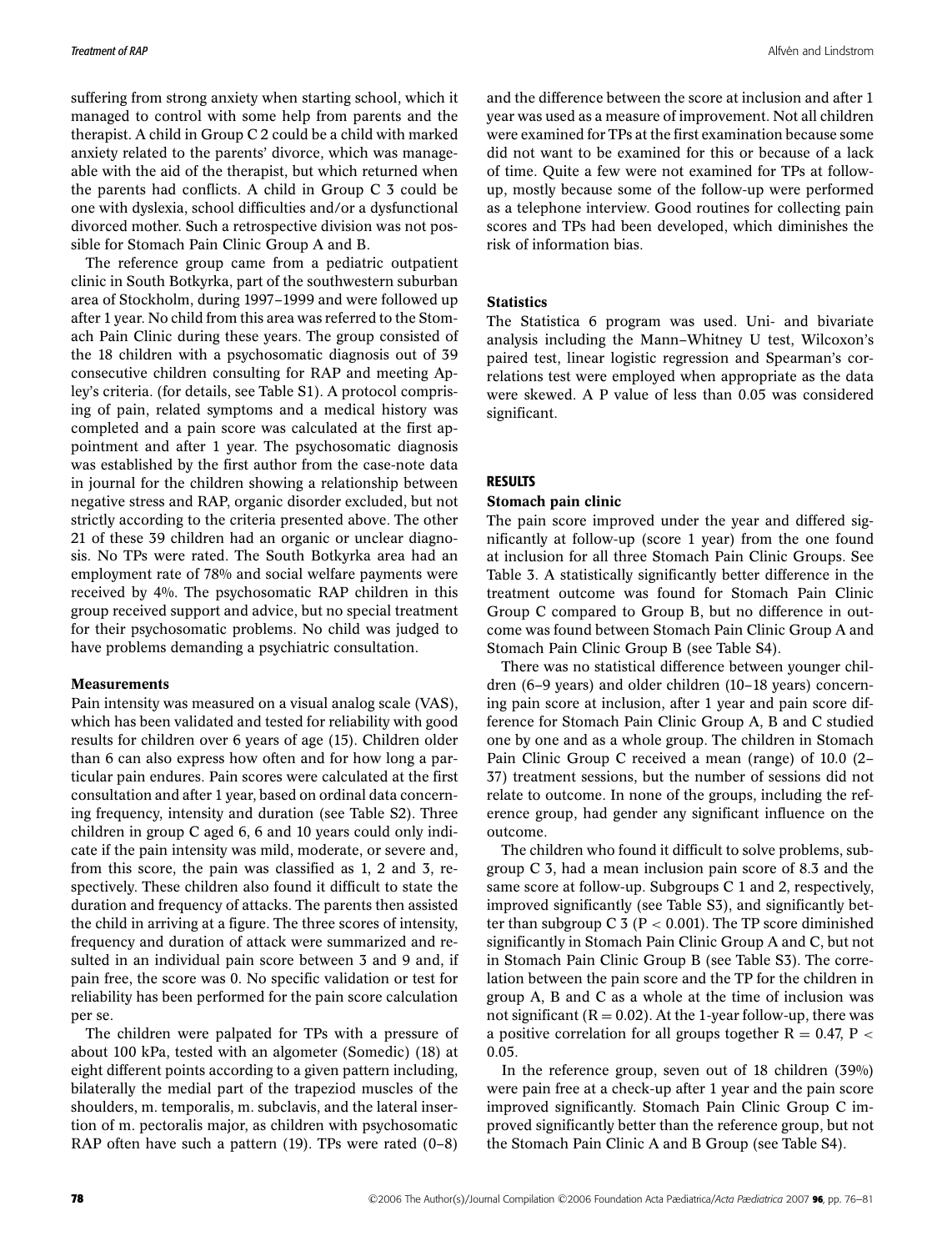#### **DISCUSSION**

The main results are:

For integrated psychological and somatic treatment given by the same therapist (Stomach Pain Clinic Group C), the reduction in the pain score was significantly better compared to Stomach Pain Clinic Group B (physiotherapy only) and almost significantly better compared to Stomach Pain Clinic Group A (psychological treatment and physiotherapy). No difference was found between treatment outcomes in Stomach Pain Clinic Group A and B. In Stomach Pain Clinic Group A and C, the TP scores improved significantly at follow-up after 1 year and the pain score and TP score calculated for all groups correlated significantly after 1 year.

#### Possible bias when comparing groups

It is a well-known fact that not a few children with stressinduced RAP have a "spontaneous" recovery (20, 21), which is certainly due to less stress and better coping as time goes by. This was confirmed in the positive outcome for the reference group. This highlights the fact that improvement may not be a treatment effect and that controlled studies are needed. The risk of bias when comparing Stomach Pain Clinic Group A and B was eliminated by randomisation. Stomach Pain Clinic Group C was constituted in a nonrandomised manner, and therefore the possibility of systematic errors needs to be analysed.

#### Selection bias

The same routines were used for inclusion and diagnosis of the patients in all three Stomach Pain Clinic Groups, which reduces the risk of a selection bias. Stomach Pain Clinic Group C had higher pain scores, which could be an indication of selection. This was due to high scores in subgroup C 3 comprising children with problems difficult to solve. This may be an indication that more difficult patients were referred to the Stomach Pain Clinic because the clinic was better known and more difficult patients were referred to it after some years of practice. This fact did not increase the risk of an alpha error—it may have had the opposite effect.

#### Information bias

The enthusiasm for a new treatment may unconsciously stimulate a tendency to adjust figures for better results, i.e., in this study, higher pain scores and more TPs at inclusion and less at follow-up. Good routines reduce this risk. During the period when treatment in Stomach Pain Clinic A was tested, it was just as new, perhaps even more, as the one tested for Stomach Pain Clinic Group C, which is a reason why a systematic error due to enthusiasm is less likely.

## Measuring bias

The routines for inclusion and collecting data, including pain scores, were the same for group Stomach Pain Clinic A, B and C, which minimizes the risk of biased measurement. An accurate pain score calculation requires that a child should be able to give specific answers concerning pain intensity and the frequency and duration of attacks. As mentioned before, most children over 6 years of age are able to make an appropriate VAS measurement. Three children in Stomach Pain Clinic group C could only indicate if the pain intensity was mild, moderate or severe and based on this, the scores were classified as 1, 2 and 3, respectively. These children also found it difficult to express the duration and frequency of attacks. In these cases, the parents assisted the child in arriving at a figure. This decreases the accuracy of the pain score in a random manner, but there is no indication of a systematic information error and as the number of these children is low, it should not influence the results.

#### TPs

The occurrence of TP was studied as a measure of stressinduced muscular reaction and was used as an outcome measure. There are other reasons for the development of TPs, such as central sensitisation of nonstress origin as seen in fibromyalgia. This possibility has not been excluded and thus it weakens the strength of TPs as an outcome measure. Children can get sore muscles from exercise which might influence pain sensitivity when pressure is applied. None of the children explained their TPs in this manner, but a direct question concerning this matter was not asked in more than a few cases.

Children under acute stress may display central pain inhibition (22), which influences pain sensitivity and thus the detection of TPs at examination. The stress at the first consultation may thus make some children fail to experience TPs, but when under less stress at follow-up, the same child may have TPs when examined (personal experience). This could have reduced the TP count at inclusion and lessened the chance of significant results. Worried children do often exhibit central pain facilitation that can increase the experience of pain and TPs. This should not affect the results, however.

The most frequent reason for not attending a follow-up was that the child felt well and he or she or the parents were not motivated to come for a clinical follow-up. This makes it probable that the dropouts from the clinical follow-up as a group had lower TP scores than the group as a whole. Thus, dropouts did not increase the likelihood of a type I error, but rather decreased it.

Comparisons between the reference group and the three groups from the Stomach Pain Clinic are biased due to nonrandomisation and different diagnostic routines for the psychosomatic diagnosis. However, the findings of a statistical significant difference between Stomach Pain Clinic Group C and the reference group, but not for Group A and B, strengthen the positive outcome for the psychosoma treatment and reduces the possibility that the improvement in Stomach Pain Clinic Group A and B is an effect of treatment.

Several researchers in the field have suggested that a treatment should lead to at least a 50% decrease of pain to be evaluated as effective (8). The group receiving psychosoma treatment had a 59% decrease of pain score. The results, however, must be seen as preliminary, as the control group was not randomized, and comparison to other study has to been done with respect to this. In a study published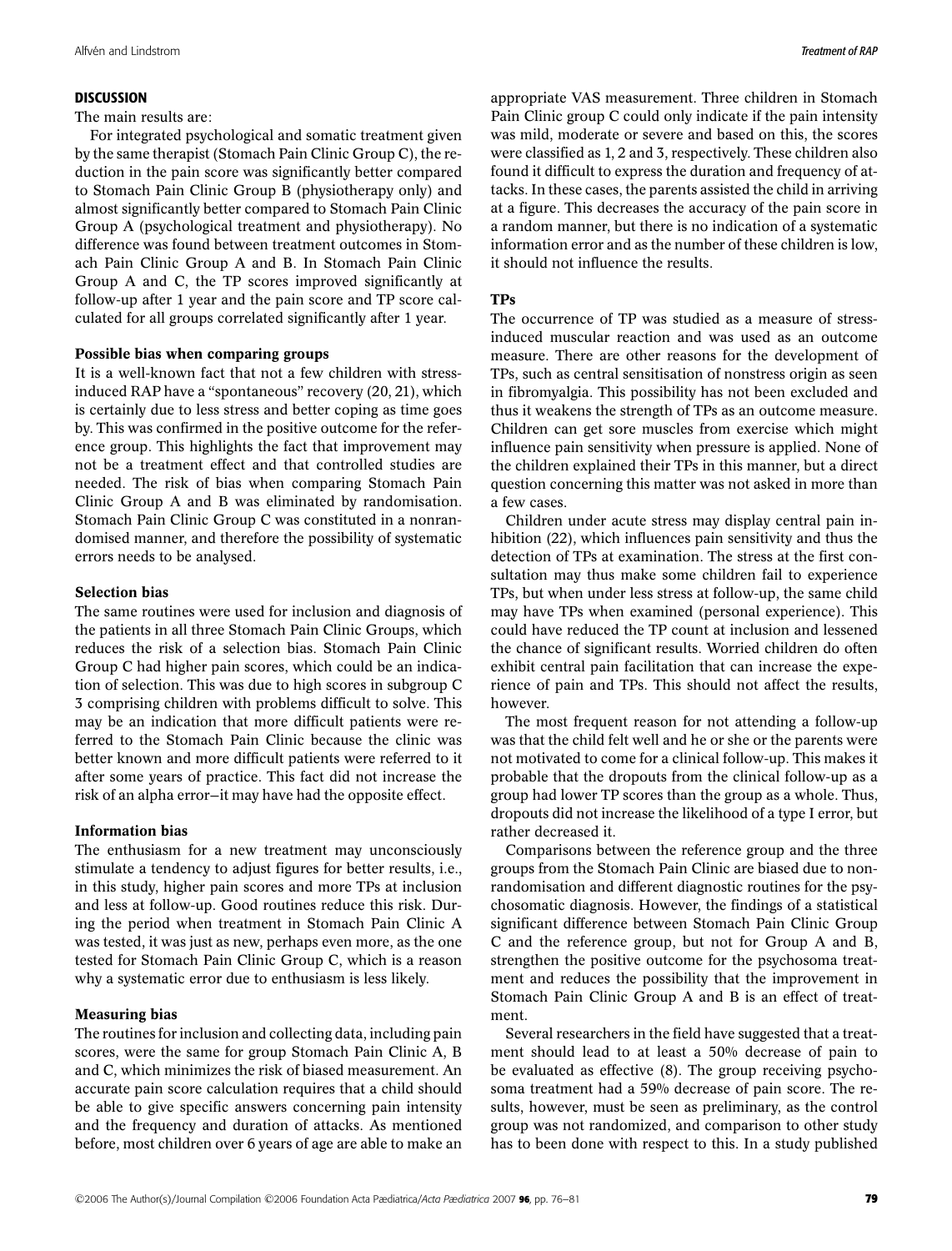recently, Hicks and coworkers demonstrated an improvement for internet-based cognitive therapy of 72% after 3 months which was significantly better compared to a randomized control group (23). This difference could be due to better effect of cognitive therapy, but could also be due to difference in the diagnostic process, shorter follow-up time and or less severe cases in their sample gathered after advertisements.

If prolonged negative stress is the cause of pain, a decrease in stress, better coping and an improvement in bodily reactions should lead to reduced pain, which was found for psychosoma treatment. The significant result for integrating psychological and bodily treatment may indicate synergistic effects of this combination of treatment. Stomach Pain Clinic Group A, receiving psychological treatment and physiotherapy given separately, did not improve more than the reference group, which in this context is somewhat of a surprise. This could be due to the small groups with low statistical power. The skill of the individual therapist is, of course, important, and could influence the results.

The decrease in TPs with stress improvement as shown in Stomach Pain Clinic group C and the correlation between the pain score and TPs at the 1-year follow-up suggest that that muscular stress is important in psychosomatic RAP. The reason why no correlation between these parameters was found at the time of inclusion might be that muscular stress could be an on–off reaction and that one will find a correlation only when comparing children with and without prolonged stress.

The significant difference in outcome between children with solvable psychological problems and those with problems difficult to solve indicates that psychosomatic pain is difficult to treat successfully without solving social and psychological problems leading to stress relief. Just as cancer therapy patients are divided into different subgroups based on the prognosis and effect of the treatment, children with prolonged negative stress can be divided into different subgroups to increase both our understanding and the statistical power.

The children in the reference group, not including any tertiarily referred children, may have less severe stress and pain and problems that are easier to solve. Thus, the lack of a statistical difference between the reference group and Stomach Pain Clinic Group A and C may involve a selection bias leading to a type II error. At the same time, this fact strengthens the statistical difference between Stomach Pain Clinic Group C and the reference group.

#### **CONCLUSIONS**

A special method for integrated psychological and somatic treatment is probably an effective mode of treatment for children with psychosomatic RAP. These children show a special pattern of TPs related to their disorder, which diminish with improvement in the disorder.

### **ACKNOWLEDGMENTS**

The authors thanks Drs Robert Szigeti and Bjarne Johansson for collecting the data on the reference group, Penny Fagerberg, psychologist and Maija-Liisa Linderson, physiotherapist for the therapeutic work in Stomach Pain Clinic Group A and B and the FRF and Första Majblomman for the financial support that made this study possible.

#### References

- 1. Rasquin-Weber A, Hyman PE, Cucchiara S, Fleisher DR, Hyams JS, Milla PJ et al. Childhood functional gastrointestinal disorders. *Gut* 1999; 45(Suppl 2): II60–8.
- 2. Berntsson LT, Kohler L, Gustafsson JE. Psychosomatic complaints in schoolchildren: a Nordic comparison. *Scand J Public Health* 2001; 29: 44–54.
- 3. Robinson JO, Alverez JH, Dodge JA. Life events and family history in children with recurrent abdominal pain. *J Psychosom Res* 1990; 34: 171–81.
- 4. Di Lorenzo C, Youssef NN, Sigurdsson L, Scharff L, Griffiths J, Wald A. Visceral hyperalgesia in children with functional abdominal pain. *J Pediatr* 2001; 139: 838–43.
- 5. Arnold L, Barton ML, Beardslee RT, Brown JA, Carnahan JA, Christie DJ. *Childhood stress*. New York, Chichester, Brisbane, Toronto, Singapore: John Wiley & Sons Inc., 1990.
- 6. Weydert JA, Ball TM, Davis MF. Systematic review of treatments for recurrent abdominal pain. *Pediatrics* 2003; 111: e1–11.
- 7. Cardinal RN, Parkinson JA, Hall J, Everitt BJ. Emotion and motivation: the role of the amygdala, ventral striatum, and prefrontal cortex. *Neurosci Biobehav Rev* 2006; 26: 321–52.
- 8. Eccleston C, Morley S, Williams A, Yorke L, Mastroyannopoulou K. Systematic review of randomised controlled trials of psychological therapy for chronic pain in children and adolescents, with a subset meta-analysis of pain relief. *Pain* 2002; 99: 157–65.
- 9. Alfven G. One hundred cases of recurrent abdominal pain in children: diagnostic procedures and criteria for a psychosomatic diagnosis. *Acta Pediatr* 2003; 92: 43–9.
- 10. Walker LS, Lipani TA, Greene JW, Caines K, Stutts J, Polk DB, et al. Recurrent abdominal pain: symptom subtypes based on the Rome II Criteria for pediatric functional gastrointestinal disorders. *J Pediatr Gastroenterol Nutr* 2004; 38: 187–91.
- 11. Alfven G. Psychosomatic pain in children: a psychomuscular tension reaction? *Eur J Pain* 1997; 1: 5–14; discussion 14–5.
- 12. Alfvén G. Plasma oxytocin in children with recurrent abdominal pain. *J Pediatr Gastroenterol Nutr* 2004; 38: 513–7.
- 13. Alfven G. Assessment of muscular tension in children. *Int J Behav Med* 2003; 10: 174–80.
- 14. Wolfe F, Smythe HA, Yunus MB, Bennett RM, Bombardier C, Goldenberg DL, et al. The American College of Rheumatology 1990 criteria for the classification of fibromyalgia. Report of the Multicenter Criteria Committee. *Arthritis Rheum* 1990; 33: 160–72.
- 15. McGrath P. Pain in children. *Nature, Assessment, Treatment*. New York: The Guilford Publications, Inc., 1990.
- 16. Apley J. *The Child with Abdominal Pains*. Oxford: Blackwell, 1975.
- 17. von Baeyer CL, Walker L. Children with recurrent abdominal pain: Issues in the selection and description of research participants. *Dev Behav Pediatr* 1999; 5: 307–12.
- 18. Alfvén G. The pressure pain threshold (PPT) of certain muscles in children suffering from recurrent abdominal pain of non-organic origin. *An algometric study. Acta Pediatr* 1993; 82: 481–3.
- 19. Alfvén G. Preliminary findings on increased muscle tension and tenderness, and recurrent abdominal pain in children. A clinical study. *Acta Paediatr* 1993; 82: 400–3.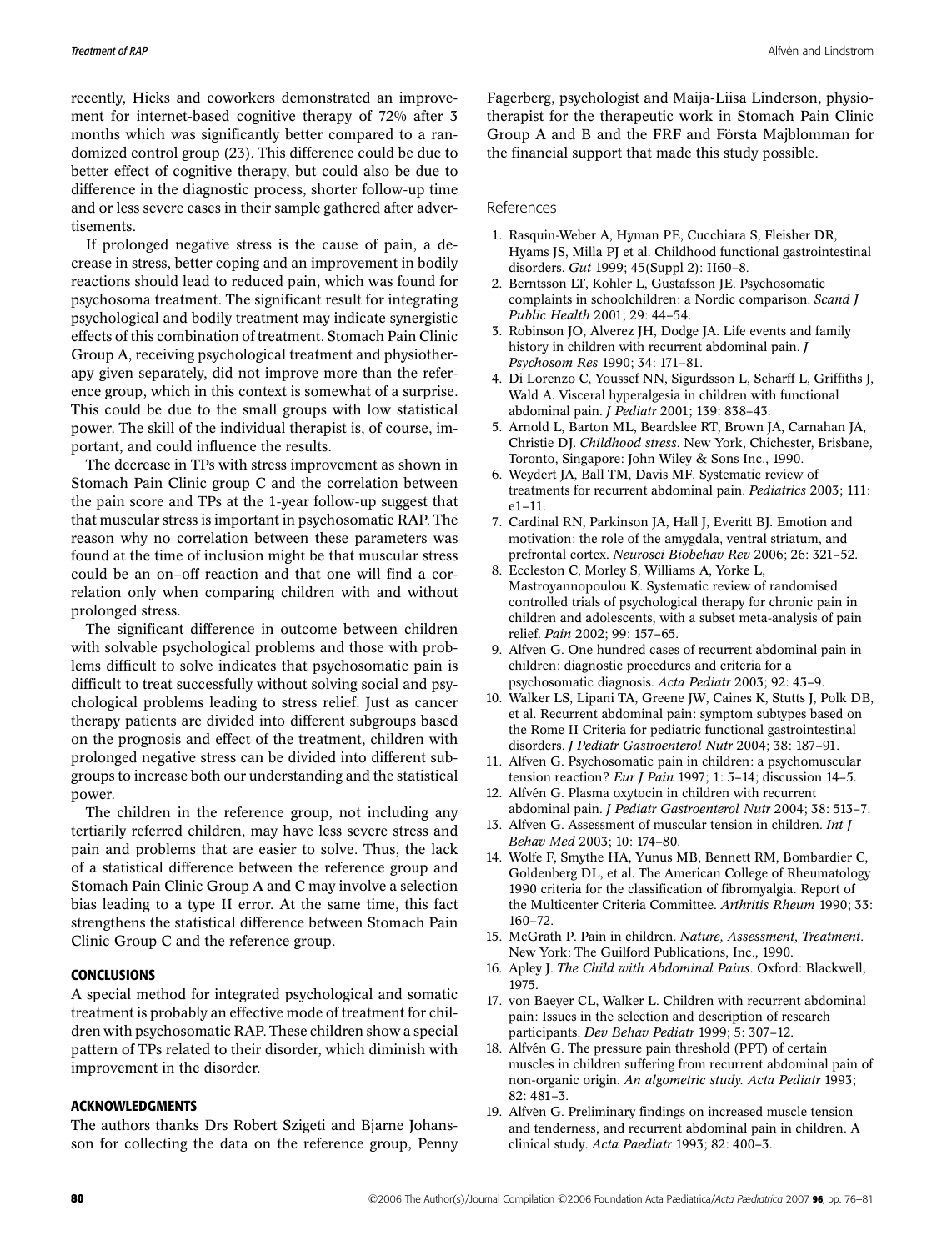- 20. Apley J, Hale B. Children with recurrent abdominal pain: how do they grow up? *Br Med J* 1973; 3: 7–9.
- 21. Magni G, Pierri M, Donzelli F. Recurrent abdominal pain in children: a long term follow-up. *Eur J Pediatr* 1987; 146: 72-4.
- 22. The pain system in normal and pathological states: a primer for clinicians. Seattle: IASP Press, 2004.
- 23. Hicks CL, von Baeyer CL, McGrath PJ. Online psychological treatment for pediatric recurrent pain: A randomized evaluation. *J Pediatr Psychol*, 2005.

#### **Supplementary material**

The following supplementary material is available for this article:

Table S1 Age, gender and duration of pain for children in the different groups

## Table S2 Pain Score Calculation

Table S3 Pain Scores and Tender Points for Different Groups Table S4 Statistical Difference vs Different Groups Appendix S1

## Appendix S2

This material is available as part of the online article from: http://www.blackwell-synergy.com/doi/abs/10.1111/j.1651- 2227.2006.00028.x

(This link will take you to the article abstract).

Please note: Blackwell Publishing are not responsible for the content or functionality of any supplementary materials supplied by the authors. Any queries (other than missing material) should be directed to the corresponding author for the article.